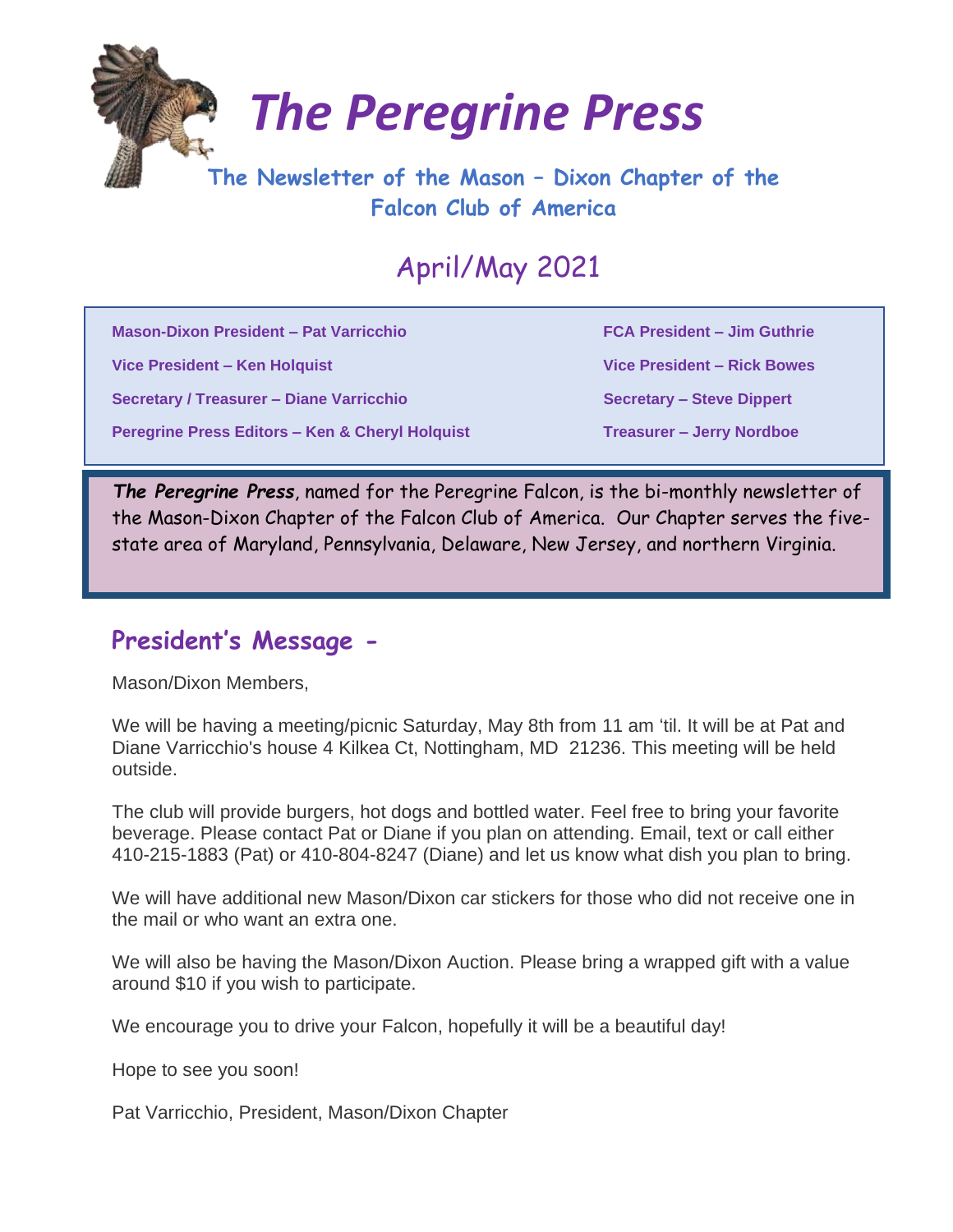

## **What's Happening with Car Shows?**

Your leadership team has been working on activities that we can do as a group, (for those who want to get out and be around other car people). Below is a list of events that are planned over the course of the next few months. If you don't yet feel comfortable being around other people, we understand that. But for those who do miss the fellowship and want to get out with your Falcon and see old friends, here are some possibilities for you to consider. All activities will be held at homes or public places that have access to plenty of shade and restrooms within a short walk from where we set up. Plan to bring your lawn chairs and masks if you prefer them, and come visit with old friends.

#### **May 8th, 2021 – Mason-Dixon Spring Picnic at Pat & Dianne Varricchio's home in Nottingham, MD**

Bring your Falcon and a comfortable lawn chair to enjoy the day. Gathering will go from 11:00 am to mid-afternoon when the auction is over. Food and bottled water will be provided. If you want to bring soft drinks or adult beverages, coolers will be available to keep your drinks cold. This event will happen rain or shine, as they have a covered deck area and we can set up in their garage as well. Plenty of room for social distancing. Don't forget the Mason-Dixon Auction planned for after the business meeting.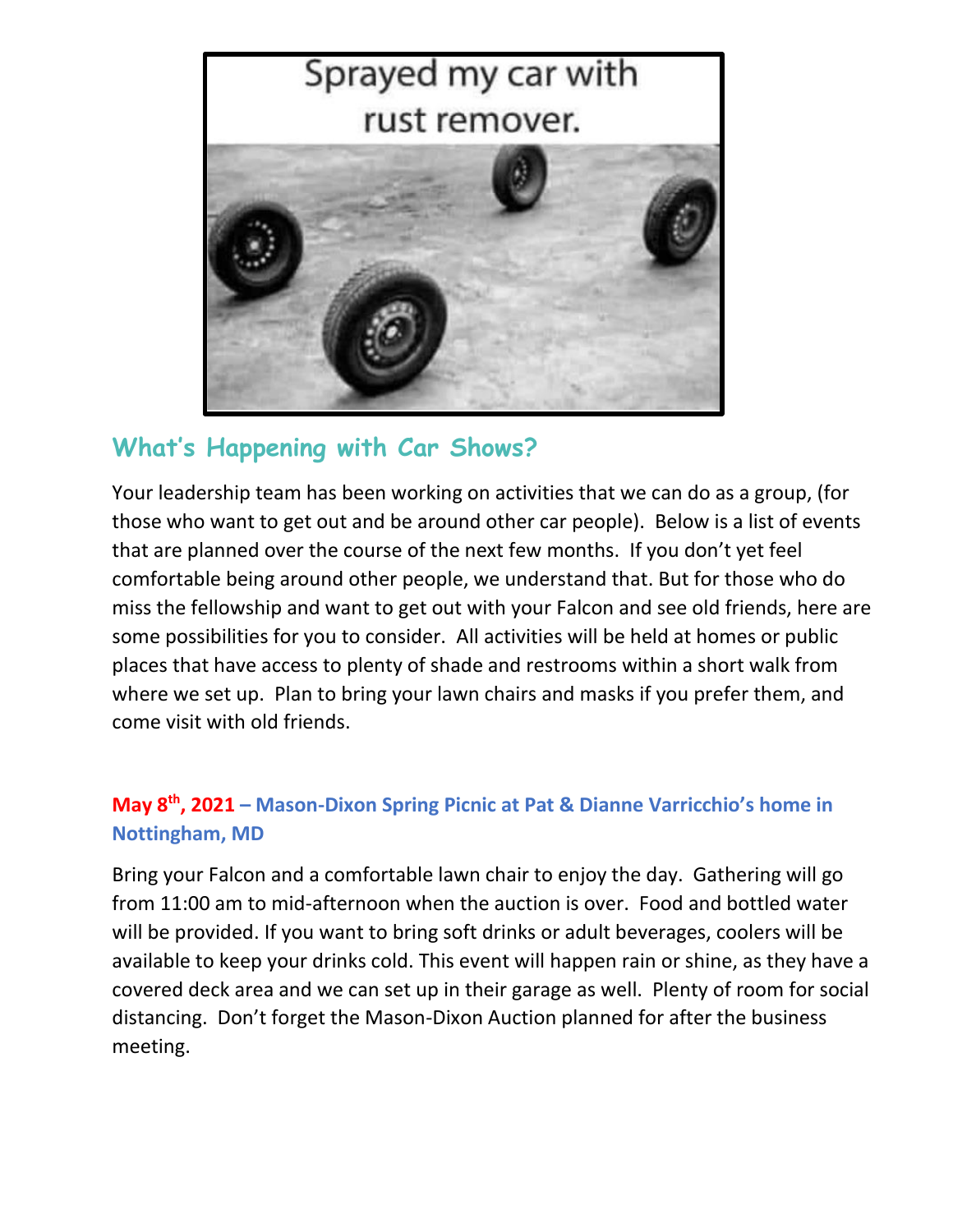#### **May 29th, 2021** – **Mason Dixon Gathering at the home of Todd & Belinda Maxwell**,



962 Lily Springs Rd in Glenville, PA.

*(Directions to Maxwells: Hobart to stop sign. Right on Glenville. Right on Lily Springs. 3rd house on right.)*

Todd and Belinda have graciously offered to host this picnic at their home from 1:00 pm to 3:30 pm. They have a large garage building and lots of yard space for pop-up tents. Come and enjoy the Maxwell's hospitality and their small car collection –

including what else? An original 1923 Maxwell automobile! Immediately following this picnic, we will caravan to Crabbs Tropical Treat for the Hanover Street Rod Open Cruise Night. This is a great place for ice cream and lots of cool cars and trucks to look at. The Hanover Street Rod Club collects a \$1.00 donation from all attendees that goes toward funding local charities. Each Cruise Night the collection goes to a different organization in the Hanover Community

**June 4 – 6, 2021** will be the **Carlisle All-Ford Nationals at the Carlisle Fairgrounds** in Carlisle, PA. Our Mason-Dixon Chapter has sold out of most of the parts that we had from members, so we will not have a swap space there this year. But you are welcome to stop by Row L and visit Jerry Kratz, or at least wave to him as you walk by.

**June 4 – 6, 2021** also is the weekend for the **NSRA Street Rod Nationals East held at the York Fairgrounds in York, PA.** We are looking to go in as a group on **Saturday, June 5th** and those who bring their Falcons can park together under the shade trees. Lots of food options at this event, bring your lawn chairs and sit in the shade to visit with car people of all kinds. Contact Ken or Cheryl Holquist if you are interested in going with the group. They will coordinate this as time gets nearer.

**July 7-10, 2021 FCA National Meet**

# **2021 FCA National Meet**



The Heart of Texas Chapter of The Falcon Club of America is pleased to announce the 2021 FCA National Meet to be held July 7th through the 10th, 2021 at the Sheraton DFW Airport Hotel in Irving, Texas. Show activities are still in the planning stage, so please check the national meet website at www.falconclub.com/nationalmeet for more information, as they becomes available. The hotel is now accepting reservations. Please follow the link on the 2021 National Meet website.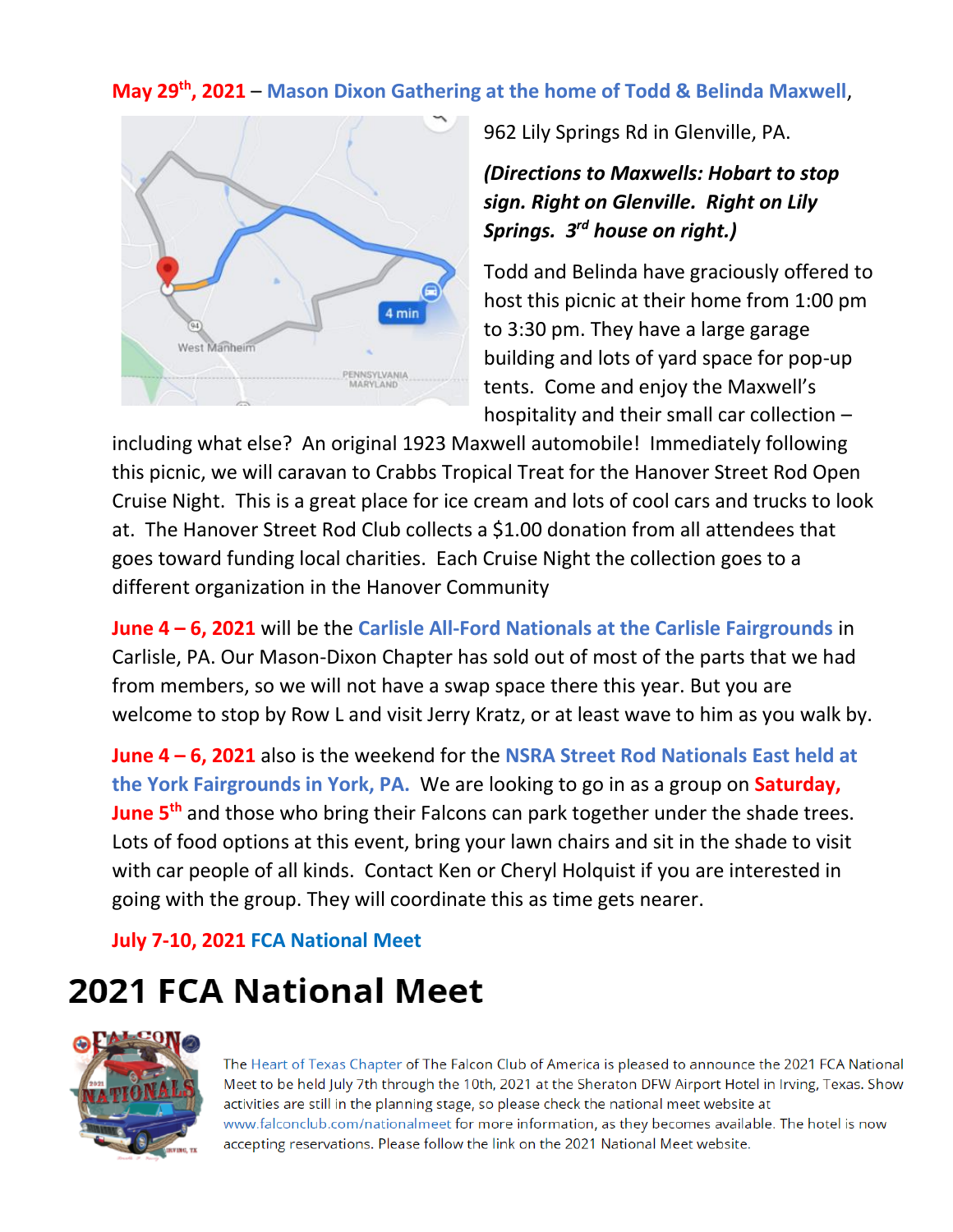**July 17th, 2021 –** We are offering a **joint gathering of the Mason/Dixon and Keystone Chapters** for a "come-as-you can" social time at the Anson B. Nixon Park in Kennett Square, PA. This will be a noon till? get-together. There are a number of eateries in Kennett Square that offer take-out meals where you can pick up a lunch of your choosing and come to the park. There will be shade, port-a-pots, and adequate space for social distancing. **Be sure to bring your lawn chairs!**

We are still planning for an August activity. We will update you when we have information. Ideas are welcome!!

**August 20-21- Northeast Chapter Regional -** Will be held at Crowne Plaza in Warwick, RI. See FCA newsletter for more details.

**September 11 th, 2021 – Return to Gettysburg!!** We can't relive the past, but we can enjoy some great memories and make some new ones. Our gathering will be at the General James Longstreet Monument on West Confederate Ave in the Battlefield Park. For those of you who attended our Gettysburg Regional, this was the 2<sup>nd</sup> stop on the tour with lots of shade, parking, and restrooms. Bring your own picnic lunch, lawn chairs, and non-alcoholic beverages. (Bottled water will be supplied) After a leisurely lunch, we will cruise through the battlefield and enjoy the sights without the stress and anxiety of directing (without losing) 47 vehicles and 105 attendees! LOL!



**October 9th Mason-Dixon Fall Picnic at Varricchio's home in Nottingham, MD.**  11am -? With lunch at noon. Don't forget the Mason/Dixon auction! Bring a gift for the exchange, value not to exceed \$10.